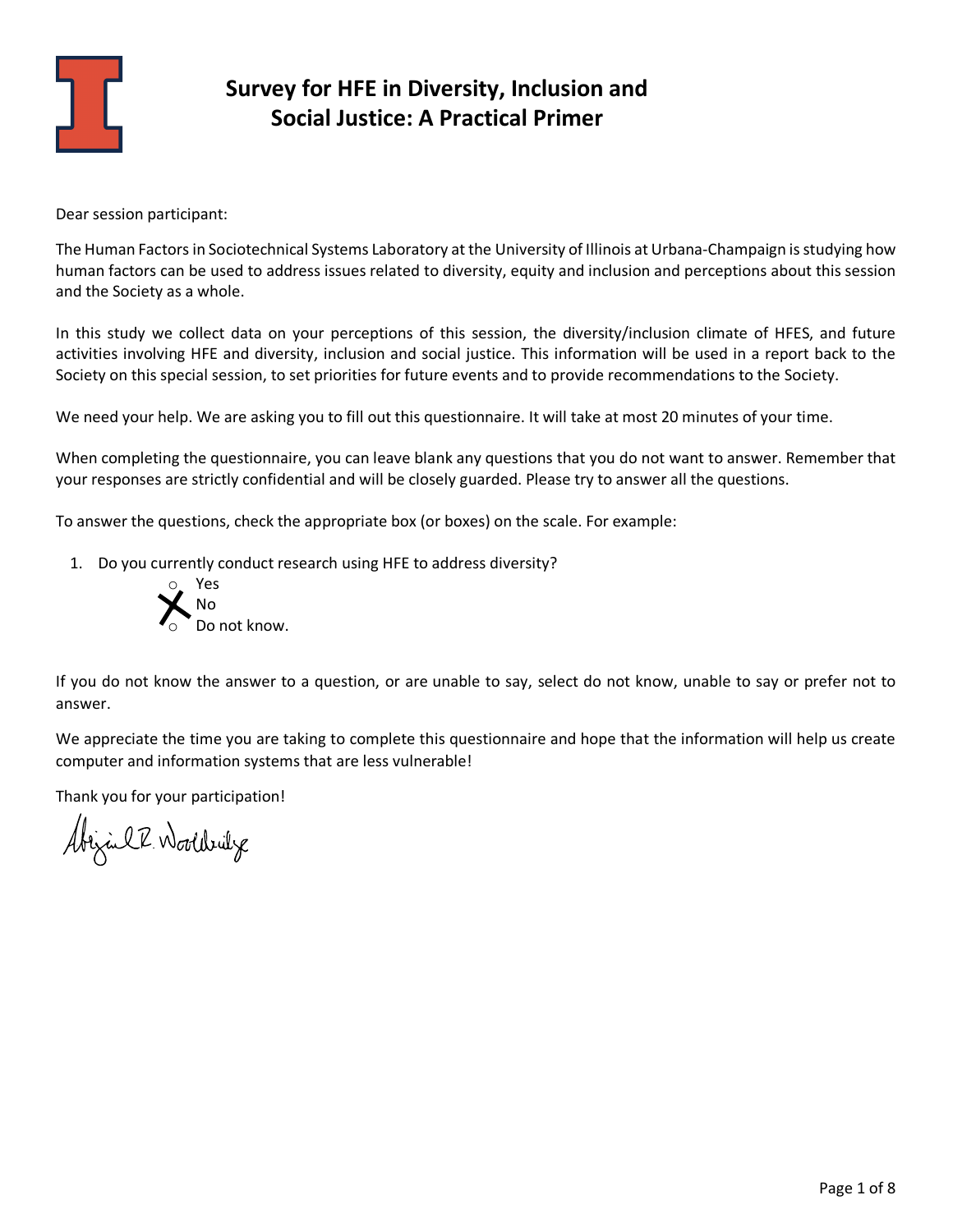

#### **Please tell us a bit about yourselves so we may understand the reach of this session.**

- 1. What is your gender?
	- o Male
	- o Female
	- o Other
	- o Prefer not to answer
- 2. Do you consider yourself to be of Hispanic, Latino or of Spanish origin?
	- o Yes
	- o No
	- o Prefer not to answer
- 3. What race do you consider yourself to be? CHOOSE ONE OR MORE
	- White or Caucasian Black or African-American Asian American Indian or Alaska Native Native Hawaiian or Other Pacific Islander Other (write in): Prefer not to answer
- 4. What is your age?
	- $\circ$  18 24 years old
	- $\circ$  25 34 years old
	- $\circ$  35 44 years old
	- $\circ$  45 54 years old
	- $\circ$  55 64 years old
	- $\circ$  65 74 years old
	- o 75+
- 5. What is your primary employment sector?
	- o Academia
	- o Consulting
	- o Government/military
	- o Industry
	- o Student
	- o Other (write in): \_\_\_\_\_\_\_\_\_\_\_\_
- 6. What domain do you work or conduct research in?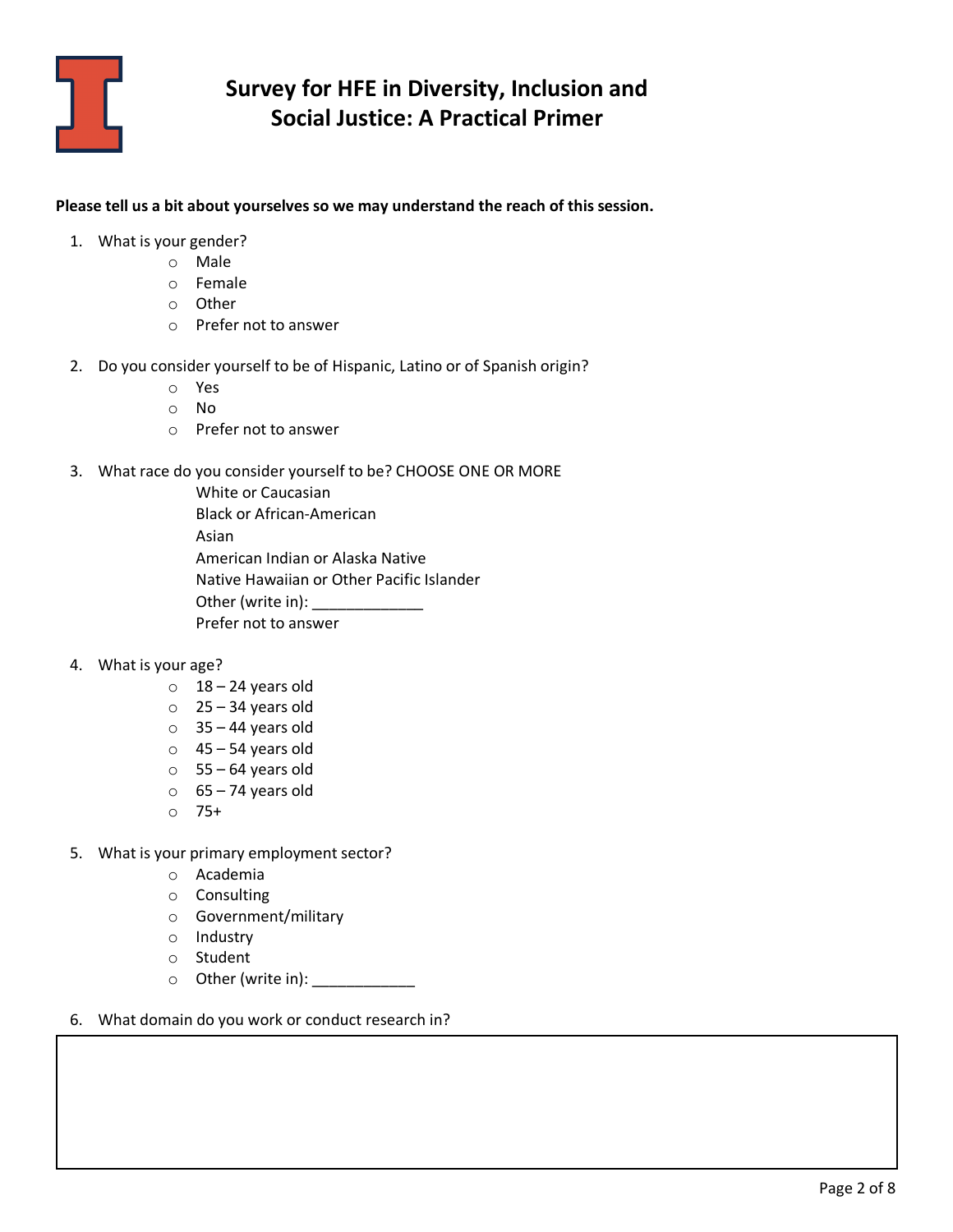

- 7. Does your work currently include attention to diversity, inclusion or social justice?
	- o Yes
	- o No
	- o Do not know
- 8. What is your HFES membership status
	- o Full member
	- o Emeritus member
	- o Associate member
	- o Affiliate member
	- o Student member
	- o Non-member
	- o Do not know

#### **Please tell us about your perspective on today's session.**

- 9. What was the topic of the mini-workshop you attended today?
	- o Ensuring inclusive excellence in HFE training and education?
	- o Broadening participation in HFE
	- o Potential partners (allies)
	- o Considerations for conducting research
	- o Do not know
- 10. How useful was the mini-workshop you attended today?
	- o Not at all useful
	- o Slightly useful
	- o Somewhat useful
	- o Very useful
	- o Extremely useful
	- o Do not know
- 11. What activity focused on Diversity, Inclusion and Social Justice would you be interested in attending or participating in? CHOOSE ONE OR MORE.
	- Panel Half-day workshop Full-day workshop Online listserv/discussion forum Special journal issue Other (write in) Do not know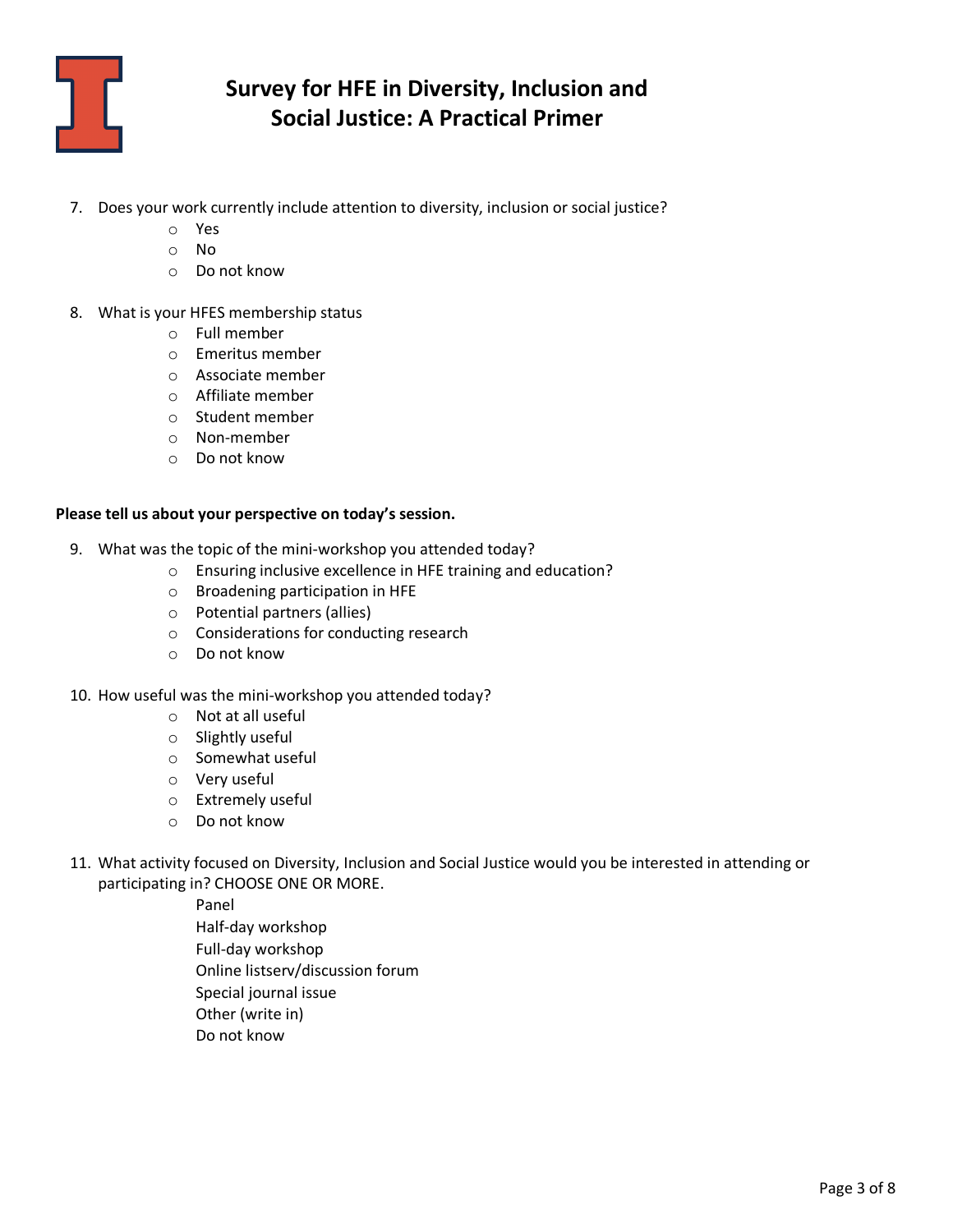

What topic would you be interested in learning more about? CHOOSE ONE OR MORE.

 Ensuring inclusive excellence in HFE training and education Broadening participation in HFE Developing cross-/multi-/trans-disciplinary partnerships for DISJ research Obtaining funding for HFE in DISJ research Conducting HFE in DISJ research Incorporating DISJ-focused HFE into industry-based work Applying HFE in entrepreneurial DISJ activities Other (write in) Do not know

- 12. Would you be interested in exchanging contact information with other session attendees?
	- o Yes (A link to do this is available on the information sheet to exchange contact information)
	- o No
	- o Do not know

### **Please tell us about your perspective on the Society by checking filling in one circle on each row.**

|                                                                                                         | Strongly<br>disagree | <b>Disagree</b> | <b>Neutral</b> | Agree   | Strongly<br>agree | Unable<br>to<br>answer |
|---------------------------------------------------------------------------------------------------------|----------------------|-----------------|----------------|---------|-------------------|------------------------|
| 13. I trust HFES to be fair to all members<br>and students.                                             | $\circ$              | $\circ$         | $\circ$        | $\circ$ | $\circ$           | $\circ$                |
| 14. The leadership of HFES is committed to<br>treating people respectfully.                             | $\circ$              | $\circ$         | $\circ$        | $\circ$ | $\circ$           | $\circ$                |
| 15. I am valued as an individual by HFES.                                                               | $\circ$              | $\circ$         | $\circ$        | $\circ$ | $\circ$           | $\circ$                |
| 16. I feel that my work or studies contribute<br>to the mission of HFES.                                | $\circ$              | $\circ$         | $\circ$        | $\circ$ | $\circ$           | $\circ$                |
| 17. This last year, I have had opportunities<br>at HFES to develop professionally.                      | $\circ$              | $\circ$         | $\circ$        | $\circ$ | $\circ$           | $\circ$                |
| 18. At HFES, my opinions matter.                                                                        | $\circ$              | $\circ$         | $\circ$        | $\circ$ | $\circ$           | $\circ$                |
| 19. In HFES, I have opportunities to work<br>successfully in settings with diverse<br>colleagues.       | $\circ$              | $\circ$         | $\circ$        | $\circ$ | $\circ$           | $\circ$                |
| 20. Someone at HFES seems to care about<br>me as an individual.                                         | $\circ$              | $\circ$         | $\circ$        | $\circ$ | $\circ$           | $\circ$                |
| 21. There is someone at HFES who<br>encourages my development.                                          | $\circ$              | $\circ$         | $\circ$        | $\circ$ | $\circ$           | $\circ$                |
| 22. I receive recognition and praise for my<br>good work similar to others who do<br>good work at HFES. | $\circ$              | $\circ$         | $\circ$        | $\circ$ | $\circ$           | $\circ$                |
| 23. I believe HFES manages diversity<br>effectively.                                                    | $\circ$              | $\circ$         | $\circ$        | $\circ$ | $\circ$           | $\circ$                |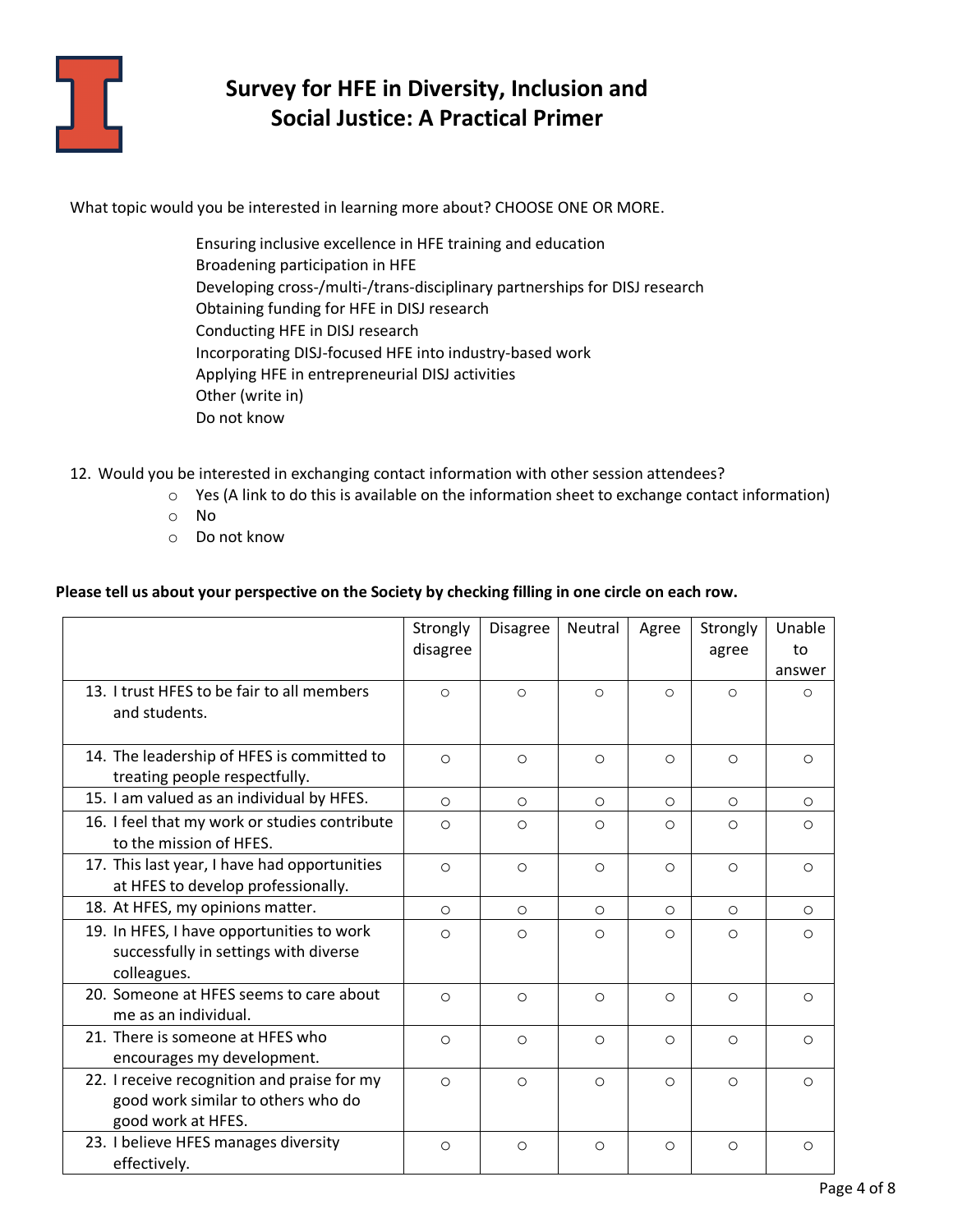

|                                                                                                                               | Strongly<br>disagree | <b>Disagree</b> | Neutral | Agree   | Strongly<br>agree | Unable<br>to<br>answer |
|-------------------------------------------------------------------------------------------------------------------------------|----------------------|-----------------|---------|---------|-------------------|------------------------|
| 24. In HFES, I experience respect among<br>individuals and groups with various<br>cultural differences.                       | $\circ$              | $\circ$         | $\circ$ | $\circ$ | $\circ$           | $\circ$                |
| 25. If I raised a concern about<br>discrimination, I am confident HFES<br>would do what is right.                             | $\circ$              | $\circ$         | $\circ$ | $\circ$ | $\circ$           | $\circ$                |
| 26. I consider at least one of my co-<br>attendees or fellow members to be a<br>trusted friend.                               | $\circ$              | $\circ$         | $\circ$ | $\circ$ | $\circ$           | $\circ$                |
| 27. In HFES, I receive support for working<br>with diverse groups and working in<br>cross-cultural situations.                | $\circ$              | $\circ$         | $\circ$ | $\circ$ | $\circ$           | $\circ$                |
| 28. In HFES, I am confident that my<br>accomplishments are compensated<br>similar to others who have achieved<br>their goals. | $\circ$              | $\circ$         | $\circ$ | $\circ$ | $\circ$           | $\circ$                |
| 29. I feel connected to the vision, mission<br>and values of HFES.                                                            | $\circ$              | $\circ$         | $\circ$ | $\circ$ | $\circ$           | $\circ$                |
| 30. I believe that HFES reflects a culture of<br>civility.                                                                    | $\circ$              | $\circ$         | $\circ$ | $\circ$ | $\circ$           | $\circ$                |
| 31. I believe that in HFES harassment is not<br>tolerated.                                                                    | $\circ$              | $\circ$         | $\circ$ | $\circ$ | $\circ$           | $\circ$                |
| 32. In HFES, there are opportunities for me<br>to engage in service and community<br>outreach.                                | $\circ$              | $\circ$         | $\circ$ | $\circ$ | $\circ$           | $\circ$                |
| 33. I feel that I am an integral part of HFES.                                                                                | $\circ$              | O               | $\circ$ | $\circ$ | O                 | $\circ$                |
| 34. The culture of HFES is accepting of<br>people with different ideas.                                                       | O                    | $\circ$         | $\circ$ | $\circ$ | $\circ$           | $\circ$                |

### **Please tell us about your perspectives on human factors/ergonomics and diversity, inclusion and social justice.**

35. How important do you think it is for HFE training and education to include an emphasis on diversity and inclusion?

- o Not at all important
- o Slightly important
- o Somewhat important
- o Very important
- o Extremely important
- o Do not know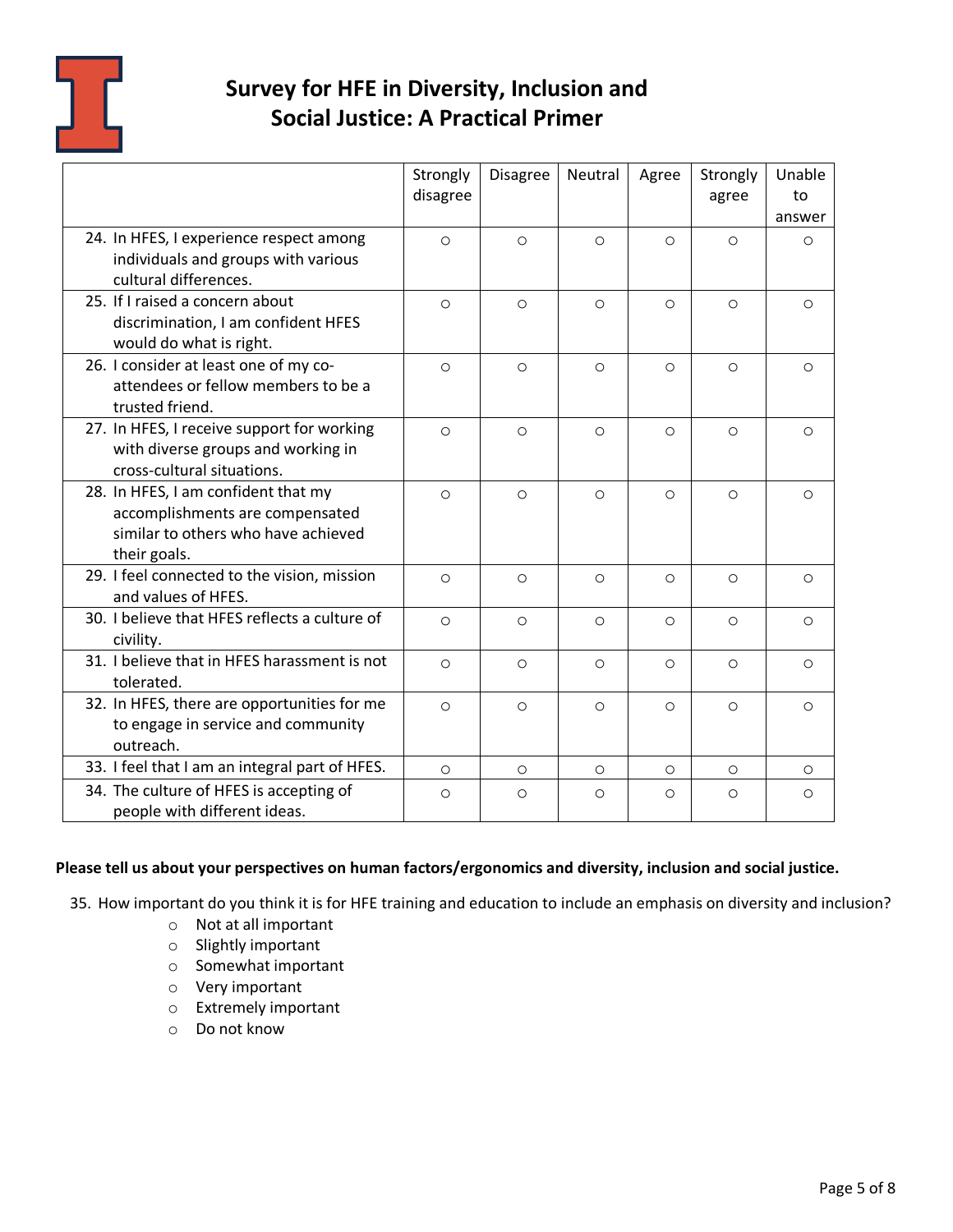

36. Please tell us more about important you think it is for HFE training and education to include an emphasis on diversity and inclusion. Why do you think it is important or not important to include such an emphasis?

- 37. How likely do you think HFE is to make an impact on issues related to diversity and inclusion?
	- o Not at all likely
	- o Slightly likely
	- o Somewhat likely
	- o Very likely
	- o Extremely likely
	- o Do not know
- 38. Please tell us more about likely you think HFE is to make an impact on issues related to diversity and inclusion. Why do you believe HFE is likely or not likely to make an impact?

39. How likely are you to initiate a project or study using HFE to address issues related to diversity and inclusion?

- o Not at all likely
- o Slightly likely
- o Somewhat likely
- o Very likely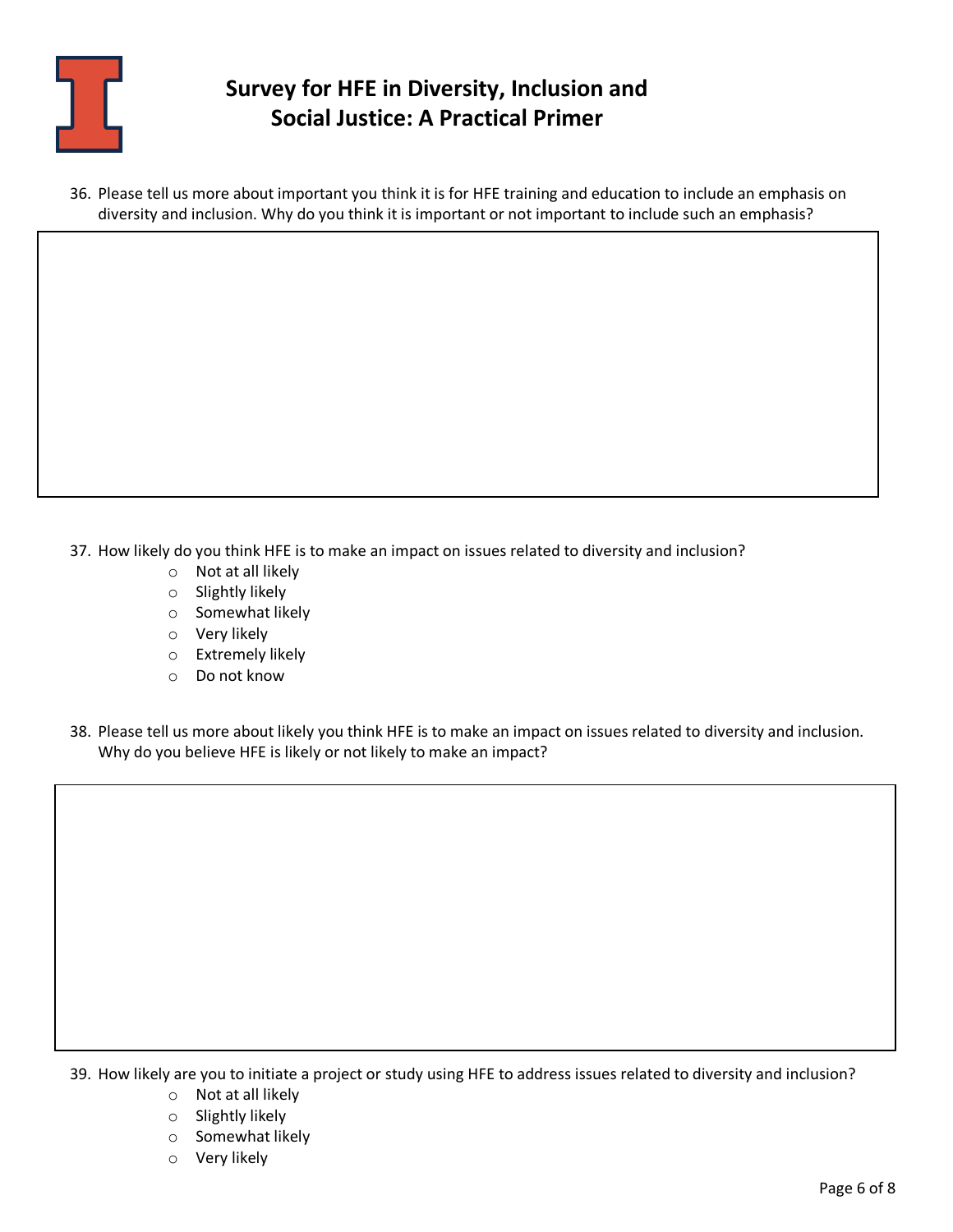

o Extremely likely

- o Do not know
- 40. Please tell us more about what impacts how likely you are to initiative a project or study using HFE to address issues related to diversity and inclusion. Why are you likely or not likely to begin such a project?

41. If you were to start an HFE-based project addressing diversity and inclusion, what would you focus on (e.g., research in a specific domain, activities to increase student participation, etc.)?